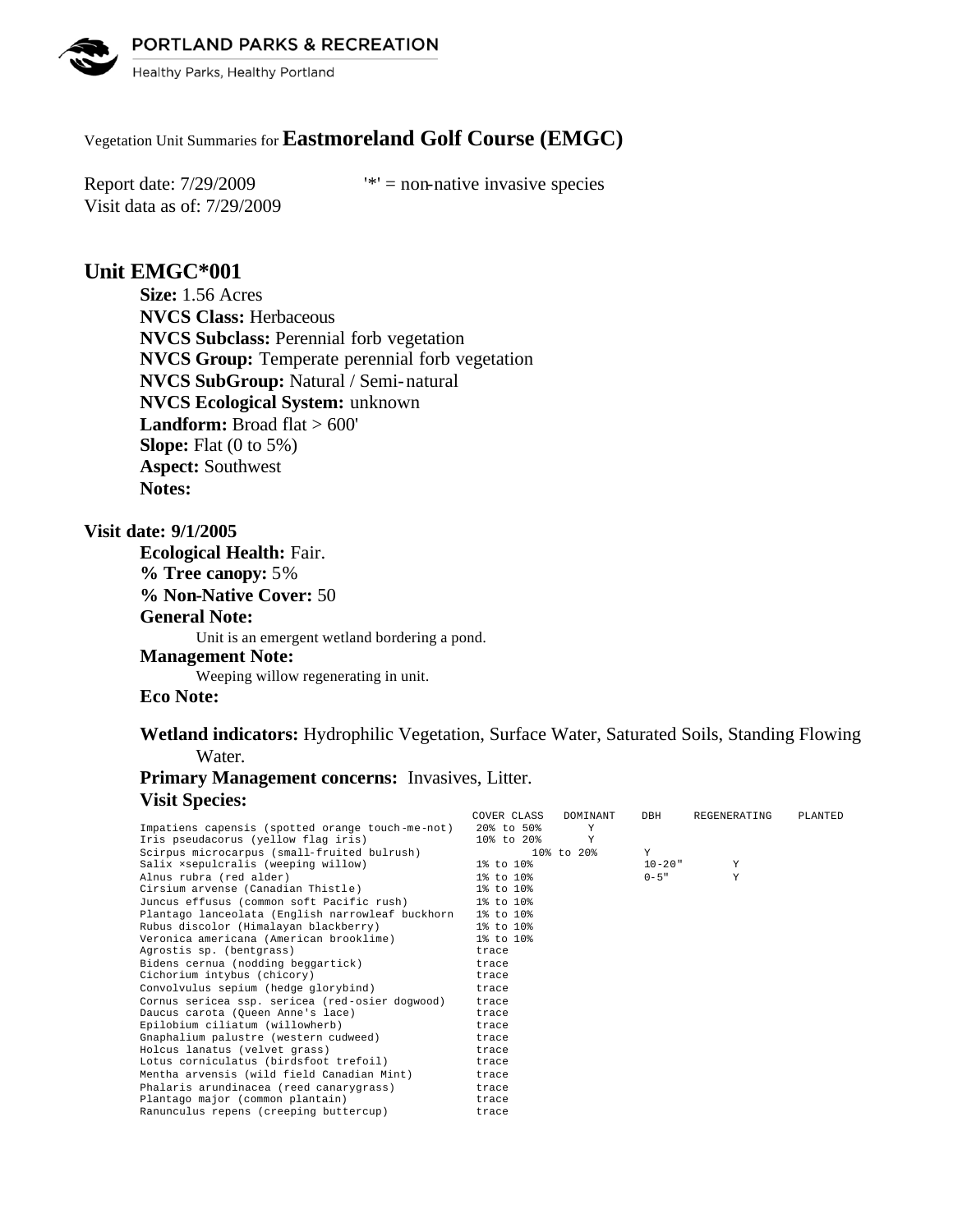| Senecio jacobaea (tansy ragwort)             | trace |
|----------------------------------------------|-------|
| Solanum dulcamara (bittersweet nightshade)   | trace |
| Trifolium pratense (red clover)              | trace |
| Gnaphalium uliginosum (marsh cudweed)        | trace |
| Lycopus uniflorus (northern Bugleweed)       | trace |
| Myosotis laxa (small-flowered Forget-me-not) | trace |

### **Unit EMGC\*002**

**Size:** 1.59 Acres **NVCS Class:** Woodland **NVCS Subclass:** Deciduous woodland **NVCS Group:** Cold-deciduous woodland **NVCS SubGroup:** Natural / Semi-natural **NVCS Ecological System:** unknown Landform: Broad flat > 600' **Slope:** Flat (0 to 5%) **Aspect:** South **Notes:** 

### **Visit date: 9/1/2005**

**Ecological Health:** Poor.

**% Tree canopy:** 30%

**% Non-Native Cover:** 70

#### **General Note:**

Unit is the riparian strip surrounding Crystal Springs creek. Unit extends from the confluence of the constructed salmon creek downstream to the railroad tracks at the parks edge.

#### **Management Note:**

### **Eco Note:**

There are several plantings in this unit that are thriving.

**Wetland indicators:** Streams, Hydrophilic Vegetation, Saturated Soils, Standing Flowing Water.

### **Primary Management concerns:** Invasives, Informal Trails. **Visit Species:**

|                                                  | COVER CLASS | <b>DOMTNANT</b> | DBH         | REGENERATING | PLANTED |
|--------------------------------------------------|-------------|-----------------|-------------|--------------|---------|
| Salix xsepulcralis (weeping willow)              | 10% to 20%  | Y               | $10 - 20$ " | Y            |         |
| Scirpus microcarpus (small-fruited bulrush)      |             | 10% to 20%      | Y           |              |         |
| Salix matsudana (corkscrew willow)               | 10% to 20%  | Y               |             |              |         |
| Impatiens capensis (spotted orange touch-me-not) | 10% to 20%  |                 |             |              |         |
| Iris pseudacorus (yellow flag iris)              | 10% to 20%  |                 |             |              |         |
| Phalaris arundinacea (reed canarygrass)          | 10% to 20%  |                 |             |              |         |
| Alnus rubra (red alder)                          | 1% to 10%   |                 | $0 - 5$ "   | Y            |         |
| Cirsium arvense (Canadian Thistle)               | 1% to 10%   |                 |             |              |         |
| Rubus discolor (Himalayan blackberry)            | 1% to 10%   |                 |             |              |         |
| Fraxinus latifolia (Oregon ash)                  | trace       |                 | $0 - 5$ "   |              | Y       |
| Pseudotsuga menziesii (Douglas fir)              | trace       |                 | $0 - 5$ "   |              | Y       |
| Arctium minus (lesser burdock)                   | trace       |                 |             |              |         |
| Cichorium intybus (chicory)                      | trace       |                 |             |              |         |
| Cirsium vulgare (bull thistle)                   | trace       |                 |             |              |         |
| Conium maculatum (poison hemlock)                | trace       |                 |             |              |         |
| Convolvulus arvensis (morning glory)             | trace       |                 |             |              |         |
| Conyza canadensis (Canadian Horseweed)           | trace       |                 |             |              |         |
| Cornus sericea ssp. sericea (red-osier dogwood)  | trace       |                 |             |              |         |
| Dactylis glomerata (orchard grass)               | trace       |                 |             |              |         |
| Daucus carota (Oueen Anne's lace)                | trace       |                 |             |              |         |
| Dipsacus sylvestris (teasel)                     | trace       |                 |             |              |         |
| Epilobium ciliatum (willowherb)                  | trace       |                 |             |              |         |
| Equisetum arvense (field horsetail)              | trace       |                 |             |              |         |
| Holcus lanatus (velvet grass)                    | trace       |                 |             |              |         |
| Juncus effusus (common soft Pacific rush)        | trace       |                 |             |              |         |
| Prunella vulgaris (healall)                      | trace       |                 |             |              |         |
| Ranunculus repens (creeping buttercup)           | trace       |                 |             |              |         |
| Senecio jacobaea (tansy raqwort)                 | trace       |                 |             |              |         |
| Solanum dulcamara (bittersweet nightshade)       | trace       |                 |             |              |         |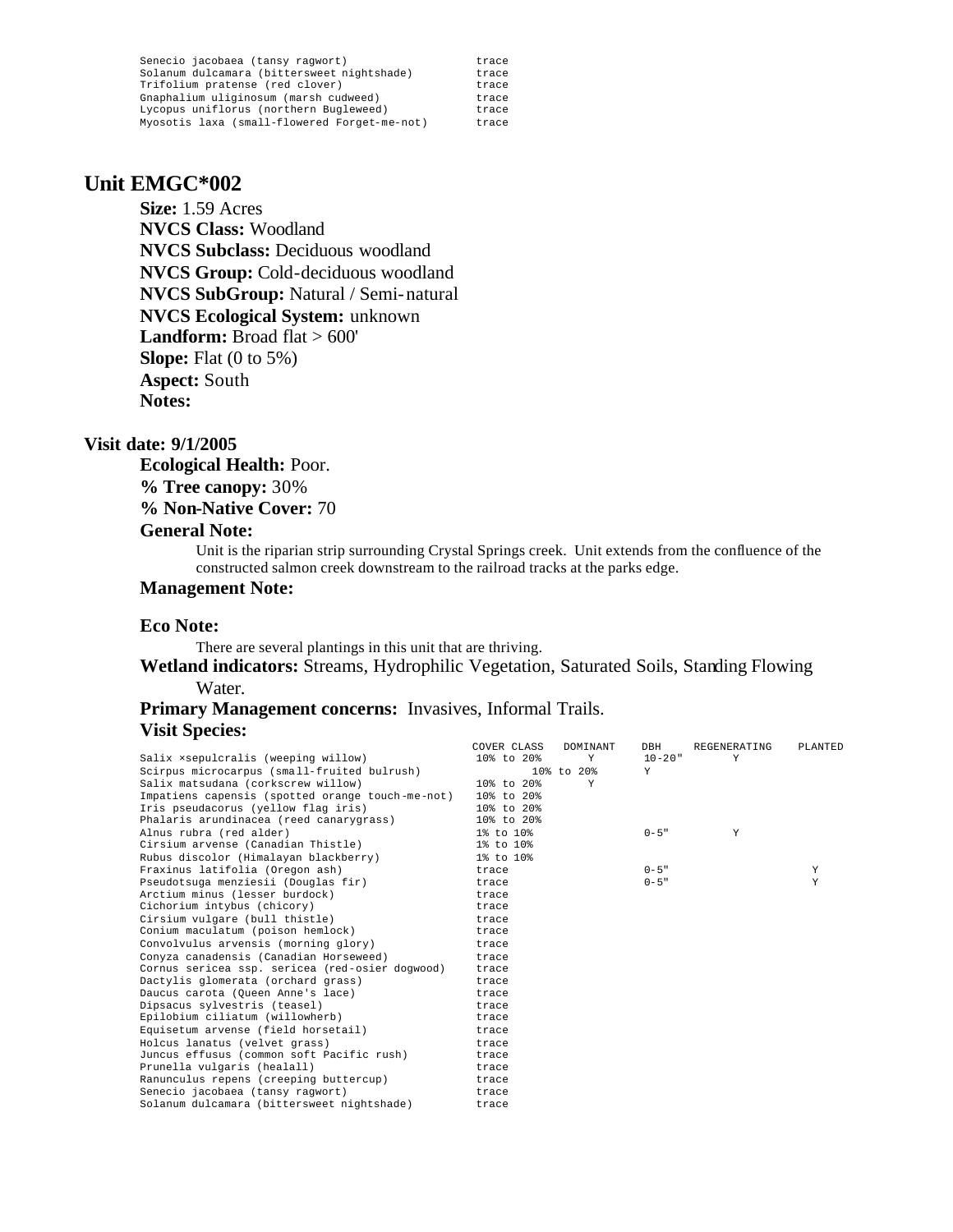Stachys cooleyae (Cooley's hedgenettle) trace<br>Tanacetum vulgare (common tansy) trace Tanacetum vulgare (common tansy) trace<br>Mentha pulegium (pennyroyal) trace Mentha pulegium (pennyroyal)

# **Unit EMGC\*003**

**Size:** 8.42 Acres **NVCS Class:** Open Water **NVCS Subclass:** Open Water **NVCS Group:** Lake, Pond or Wetland **NVCS SubGroup:** Cultural **NVCS Ecological System:** unknown **Landform:** unknown **Slope:** unknown **Aspect:** unknown

## **Unit EMGC\*004**

**Size:** 56.12 Acres **NVCS Class:** Herbaceous **NVCS Subclass:** Perennial graminoid vegetation **NVCS Group:** Temperate grassland with a sparse tree layer **NVCS SubGroup:** Cultural **NVCS Ecological System:** unknown **Landform:** unknown **Slope:** unknown **Aspect:** unknown

# **Unit EMGC\*005**

**Size:** 2.5 Acres **NVCS Class:** Sparse vegetation **NVCS Subclass:** Consolidated rock sparse vegetation **NVCS Group:** Sparsely vegetated bedrock or pavement **NVCS SubGroup:** Cultural **NVCS Ecological System:** unknown **Landform:** unknown **Slope:** unknown **Aspect:** unknown

# **Unit EMGC\*006**

**Size:** 0.41 Acres **NVCS Class:** Sparse vegetation **NVCS Subclass:** Boulder, gravel, cobble, or talus sparse vegetation **NVCS Group:** Sparsely vegetated rock flats (boulders, cobble or gravel) **NVCS SubGroup:** Cultural **NVCS Ecological System:** unknown **Landform:** unknown **Slope:** unknown **Aspect:** unknown **Unit EMGC\*007**

**Size:** 67.8 Acres **NVCS Class:** Herbaceous **NVCS Subclass:** Perennial graminoid vegetation **NVCS Group:** Temperate grassland with a sparse tree layer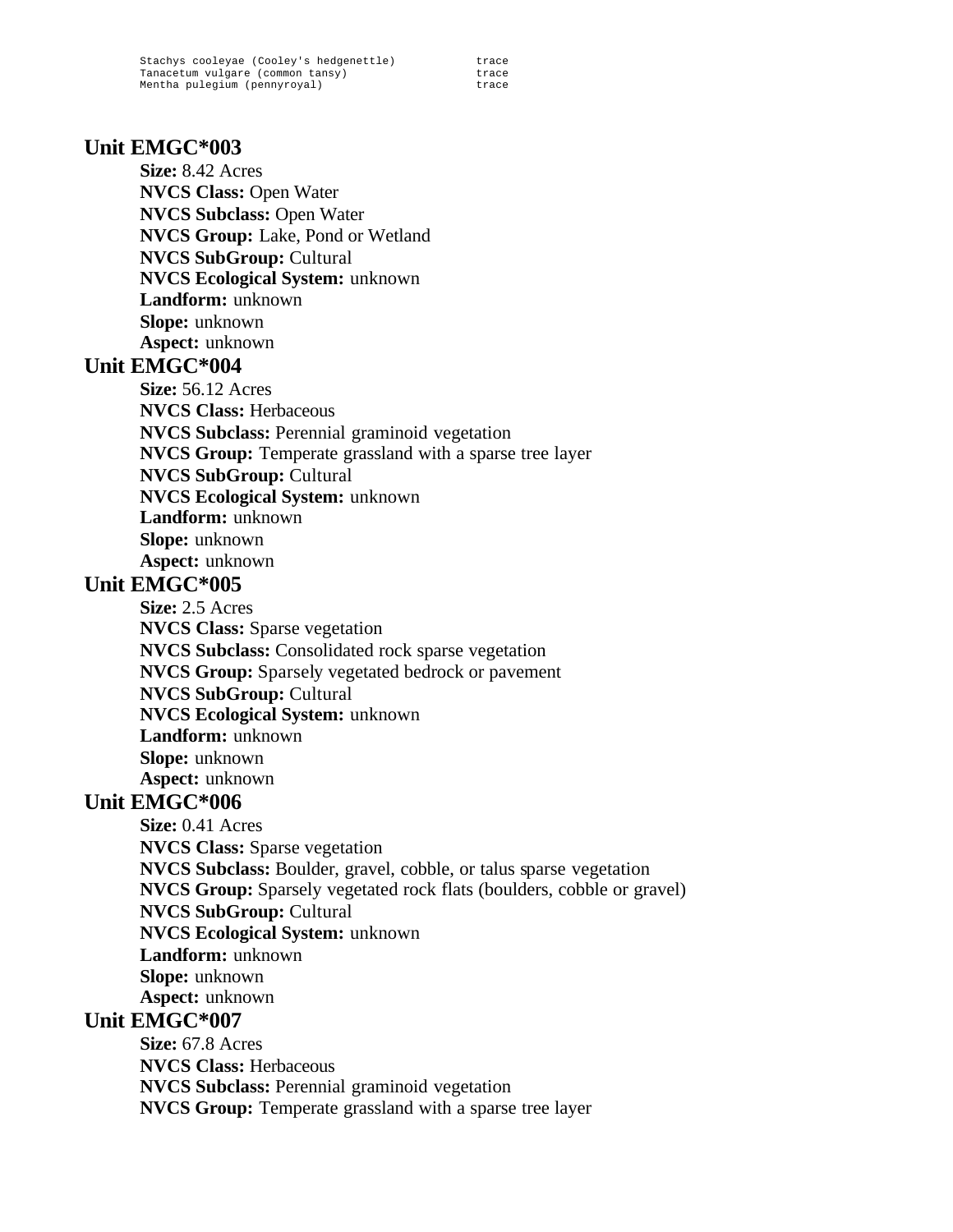**NVCS SubGroup:** Cultural **NVCS Ecological System:** unknown **Landform:** unknown **Slope:** unknown **Aspect:** unknown

# **Unit EMGC\*008**

**Size:** 0.53 Acres **NVCS Class:** Woodland **NVCS Subclass:** Deciduous woodland **NVCS Group:** Cold-deciduous woodland **NVCS SubGroup:** Natural / Semi-natural **NVCS Ecological System:** unknown Landform: Broad flat > 600' **Slope:** Flat (0 to 5%) **Aspect:** North **Notes:** 

#### **Visit date: 9/1/2005**

**Ecological Health:** Fair.

**% Tree canopy:** 20%

**% Non-Native Cover:** 65

### **General Note:**

Unit is a constructed channel surrounded by plantings to serve as salmon spawning habitat.

#### **Management Note:**

Invasives are overwhelming parts of the plantings south of the bridge. Himalayan blackberry and Canada thistle dominate that area.

North of the bridge is in better condition with prevalent invasives being Lotus corniculatus, creeping buttercup, and Canada thistle.

### **Eco Note:**

### **Wetland indicators:** Streams, Hydrophilic Vegetation, Saturated Soils, Standing Flowing Water.

### **Primary Management concerns:** Invasives. **Visit Species:**

|                                                 | COVER CLASS     | DOMINANT  | DBH         | REGENERATING | PLANTED |
|-------------------------------------------------|-----------------|-----------|-------------|--------------|---------|
| Cirsium arvense (Canadian Thistle)              | $108$ to $208$  | Y         |             |              |         |
| Rubus discolor (Himalayan blackberry)           | 10% to 20%      | Y         |             |              |         |
| Alnus rubra (red alder)                         | 1% to 10%       | Y         | $0 - 5$ "   |              | Y       |
| Acer macrophyllum (bigleaf maple)               | $1\%$ to $10\%$ |           | $20 - 30$ " | Y            |         |
| Fraxinus latifolia (Oregon ash)                 | 1% to 10%       |           | $0 - 5$ "   |              | Y       |
| Arctium minus (lesser burdock)                  | $1\%$ to $10\%$ |           |             |              |         |
| Convolvulus arvensis (morning glory)            | 1% to 10%       |           |             |              |         |
| Cornus sericea ssp. sericea (red-osier dogwood) | 1% to 10%       |           |             |              | Y       |
| Crataequs douglasii (Douglas' black hawthorn)   | 1% to 10%       |           |             |              | Y       |
| Juncus effusus (common soft Pacific rush)       | 1% to 10%       |           |             |              |         |
| Ranunculus repens (creeping buttercup)          | 1% to 10%       |           |             |              |         |
| Spiraea douglasii (Douglas' spiraea)            | 1% to 10%       |           |             |              | Υ       |
| Glyceria elata (fowl tall Mannagrass)           | 1% to 10%       |           |             |              |         |
| Rosa eglanteria (sweetbriar rose)               | 1% to 10%       |           |             |              |         |
| Scirpus microcarpus (small-fruited bulrush)     |                 | 1% to 10% |             |              |         |
| Acer platanoides (Norway maple)                 | trace           |           | $0 - 5$ "   | Y            |         |
| Betula papyrifera (paper birch)                 | trace           |           | $0 - 5$ "   | Y            |         |
| Prunus avium (sweet pie cherry)                 | trace           |           | $0 - 5$ "   |              |         |
| Bambusa sp. (bamboo)                            | trace           |           |             |              |         |
| Carex obnupta (slough sedge)                    | trace           |           |             |              |         |
| Cirsium vulgare (bull thistle)                  | trace           |           |             |              |         |
| Clematis vitalba (clematis)                     | trace           |           |             |              |         |
| Dactylis glomerata (orchard grass)              | trace           |           |             |              |         |
| Daucus carota (Oueen Anne's lace)               | trace           |           |             |              |         |
| Dipsacus sylvestris (teasel)                    | trace           |           |             |              |         |
| Epilobium ciliatum (willowherb)                 | trace           |           |             |              |         |
| Equisetum arvense (field horsetail)             | trace           |           |             |              |         |
|                                                 |                 |           |             |              |         |